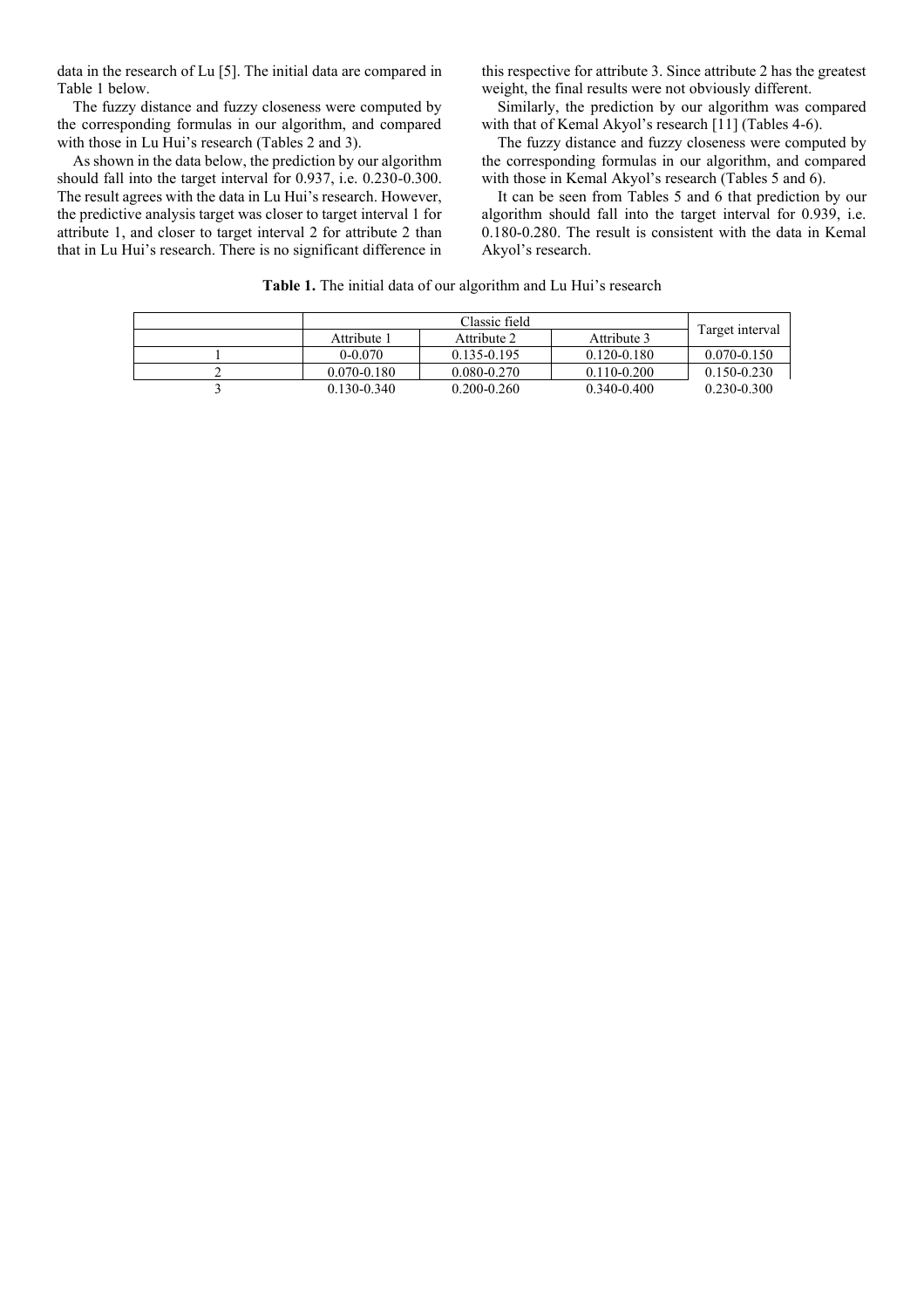## **5. CONCLUSIONS**

The presence of fuzzy information has complicated the predictive analysis of complex systems under multiple constraints. For engineering applications, it is very meaningful to develop a predictive analysis method facing multiple fuzzy constraints. This paper puts forward an improved multiconstrained fuzzy predictive analysis algorithm. The author explained the normalization, weighting, granularity setting and classic domain of the attributes of multiple constraints, introduced the calculation of the fuzzy distance and fuzzy closeness for the attributes of multiple constraints, and detailed the realization of our algorithm and model multi-constrained fuzzy predictive analysis. The effectiveness and feasibility of our algorithm and model were demonstrated through comparison with relevant data in the literature. The results show that the results of our approach agree with those of the literature. The proposed algorithm and model provide a new solution and support to multi-constrained fuzzy predictive analysis.

## **ACKNOWLEDGMENT**

1. Key scientific research projects of institutions of higher learning in Henan Province in 2020 (NO.20A520034): Research and development of task scheduling optimization in distributed system for resource sharing and load balancing.

2. Key R & D and promotion special projects of Henan Province in 2020 (NO.202400450121): Research on the strategy of financial accounting system construction in Henan Province from the perspective of artificial intelligence.

3. Henan Province Teacher Education Curriculum Reform Project: Research on the curriculum reform of teachers' Informatization in primary and secondary schools under the mode of "Internet + education"(NO.2019-JSJYYB-118).

## **REFERENCES**

- [1] Zhang, L.M., Tang, W., Liu, Y.F., Lv, T. (2015). Multiobjective optimization and decision-making for DG planning considering benefits between distribution company and DGs owner. International Journal of Electrical Power & Energy Systems, 73: 465-474. http://dx.doi.org/ 10.1016/j.ijepes.2015.05.019
- [2] Guo, Q., Zou, G.T. (2017). Prediction method for extension architecture programming based on decision tree classification. CAAI Transactions on Intelligent Systems, 12(1): 117-123. http://dx.doi.org/10.11992/tis.201610015
- [3] Majhi, B., Anish, C.M. (2015). Multiobjective optimization based adaptive models with fuzzy decision making for stock market forecasting. Neurocomputing, 502-511.

http://dx.doi.org/10.1016/j.neucom.2015.04.044

- [4] Ekel, P., Kokshenev, I., Parreiras, R., Pedrycz, W., Pereira Jr, J. (2016). Multiobjective and multiattribute decision making in a fuzzy environment and their power engineering applications. Information Sciences, 361-362: 100-119. http://dx.doi.org/10.1016/j.ins.2016.04.030
- [5] Lu, H. (2016). A grey forecasting model of the implicit correlation in complex system based on grey relation analysis method. Journal of Jiamusi University (Natural

Science Edition), 34(1): 110-113. http://dx.doi.org/10.3969/j.issn.1008-1402.2016.01.028

- [6] Javed, S.A., Mahmoudi, A., Khan, A.M., Javed, S., Liu, S. (2018). A critical review: Shape optimization of welded plate heat exchangers based on grey correlation theory. Applied Thermal Engineering, 144: 593-599. https://doi.org/10.1016/j.applthermaleng.2018.08.086
- [7] Bezuglov, A., Comert, G. (2016). Short-term freeway traffic parameter prediction: Application of grey system theory models. Expert Systems with Applications, 62: 284-292. http://dx.doi.org/10.1016/j.eswa.2016.06.032
- [8] Memon, M.S., Lee, Y.H., Mari, S.I. (2015). Group multicriteria supplier selection using combined grey systems theory and uncertainty theory. Expert Systems with Applications, 42: 7951-7959. http://dx.doi.org/10.1016/j.eswa.2015.06.018
- [9] Vukovic, D., Vyklyuk, Y., Chernova, N., Maiti, M. (2019). Neural network forecasting in prediction Sharpe ratio: Evidence from EU debt market. Physica A: Statistical Mechanics and its Applications, 123331. https://doi.org/10.1016/j.physa.2019.123331
- [10] Navas, R.K.B., Prakash, S., Sasipraba, T. (2019). Artificial Neural Network based computing model for wind speed prediction: A case study of Coimbatore, Tamil Nadu, India. Physica A: Statistical Mechanics and its Applications, 123383. https://doi.org/10.1016/j.physa.2019.123383
- [11] Akyol, K. (2020). Comparing of deep neural networks and extreme learning machines based on growing and pruning approach. Expert Systems with Applications, 140: 107-111. https://doi.org/10.1016/j.eswa.2019.112875
- [12] Mao, Y., Wang, J., Lu, X., Mao, D., Gao, X. (2017). Research and application of uncertain genetic neural network in landslide hazard prediction. Computer Engineering, 43(2): 308-316. https://doi.org/10.3969/j.issn.1000-3428.2017.02.052
- [13] Wadkar, M., Di Troia, F., Stamp, M. (2020). Detecting malware evolution using support vector machines. Expert Systems with Applications, 2020: 143: 1-10. https://doi.org/10.1016/j.eswa.2019.113022
- [14] Hou, Q., Liu, L., Zhen, L., Jing, L. (2018). A novel projection nonparallel support vector machine for pattern classification. Engineering Applications of Artificial Intelligence, 75: 64-75. https://doi.org/10.1016/j.engappai.2018.08.003
- [15] Lukmanto, R.B., Nugroho, A., Akbar, H. (2019). Early detection of diabetes mellitus using feature selection and fuzzy support vector machine. Procedia Computer Science, 157: 46-54. https://doi.org/10.1016/j.procs.2019.08.140
- [16] Gangsar, P., Tiwari, R. (2019). A support vector machine based fault diagnostics of Induction motors for practical situation of multi-sensor limited data case. Measurement, 135: 694-711. https://doi.org/10.1016/j.measurement.2018.12.011

- [17] Lee, C.K.H. (2018). A review of applications of genetic algorithms in operations management. Engineering Applications of Artificial Intelligenc, 76: 1-12. https://doi.org/10.1016/j.engappai.2018.08.011
- [18] Iyer, V.H., Mahesh, S., Malpani, R., Sapre, M., Kulkarni, A.J. (2019). Adaptive range genetic algorithm: A hybrid optimization approach and its application in the design and economic optimization of shell-and-tube heat